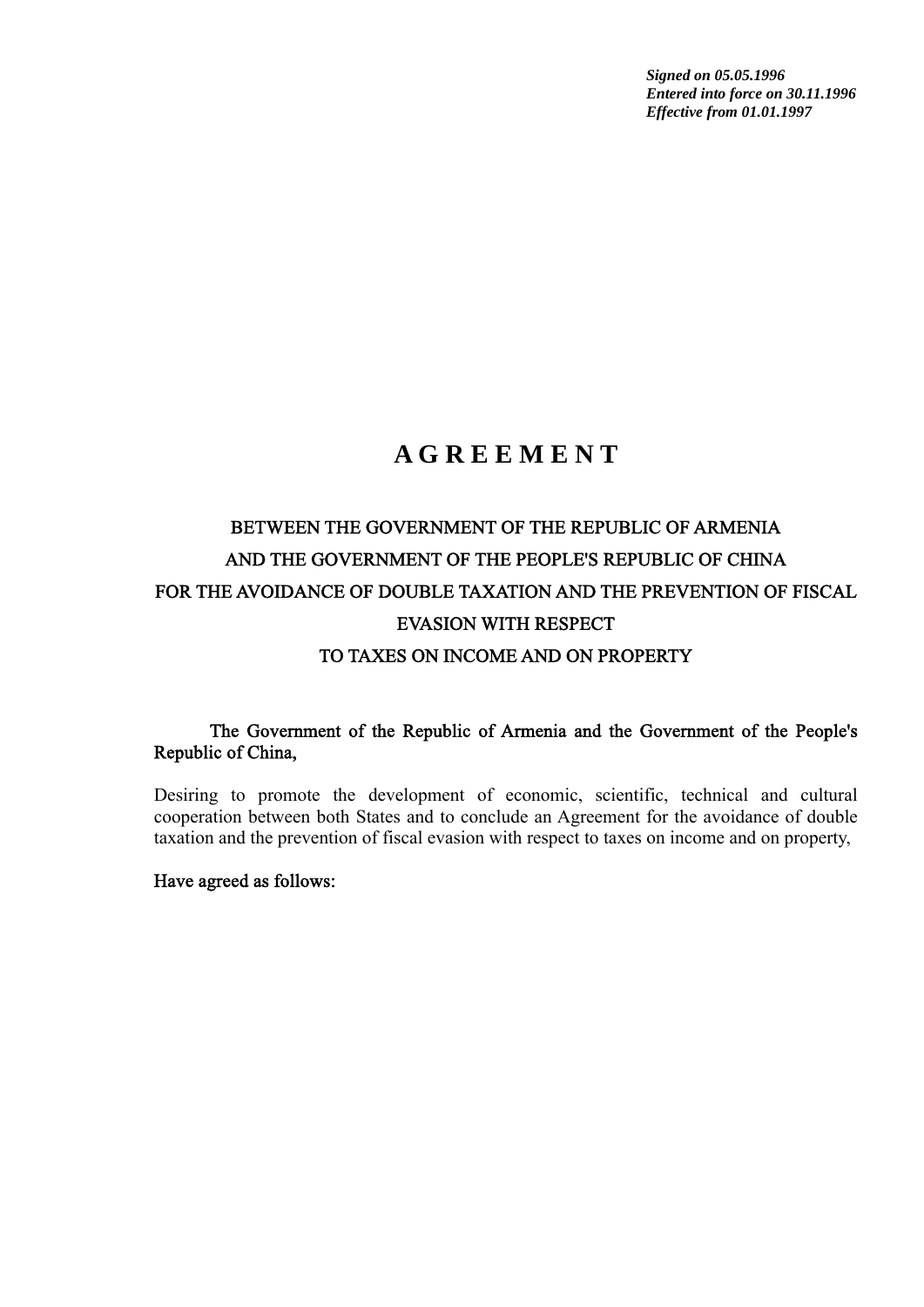#### Article 1 PERSONAL SCOPE

This Agreement shall apply to persons who are residents of one or both of the Contracting States.

# Article 2 TAXES COVERED

1. This Agreement shall apply to taxes on income and on property imposed on behalf of a Contracting State or of its political subdivisions or local authorities, irrespective of the manner in which they are levied.

2. There shall be regarded as taxes on income and on property all taxes imposed on total income, on total property, or on elements of income or of property, including taxes on gains from the alienation of movable or immovable property, taxes on the total amounts of wages or salaries paid by enterprises, as well as taxes on capital appreciation.

3. The existing taxes to which the Agreement shall apply are in particular:

a) in the Republic of Armenia:

(i) the profit tax;

(ii) the income tax;

(iii) the property tax; (hereinafter referred to as "Armenian tax");

b) in the People's Republic of China:

(i) the individual income tax;

(ii) the income tax for enterprises with foreign investment and foreign enterprises;

(iii) the local income tax; (hereinafter referred to as "Chinese tax" ).

4. The Agreement shall apply also to any identical or substantially similar taxes which are imposed after the date of signature of the Agreement in addition to, or in place of, the existing taxes referred to in paragraph 3. The competent authorities of the Contracting States shall notify each other of any substantial changes which have been made in their respective taxation laws within a reasonable period of time after such changes.

#### Article 3 GENERAL DEFINITIONS

1. For the purposes of this Agreement, unless the context otherwise requires: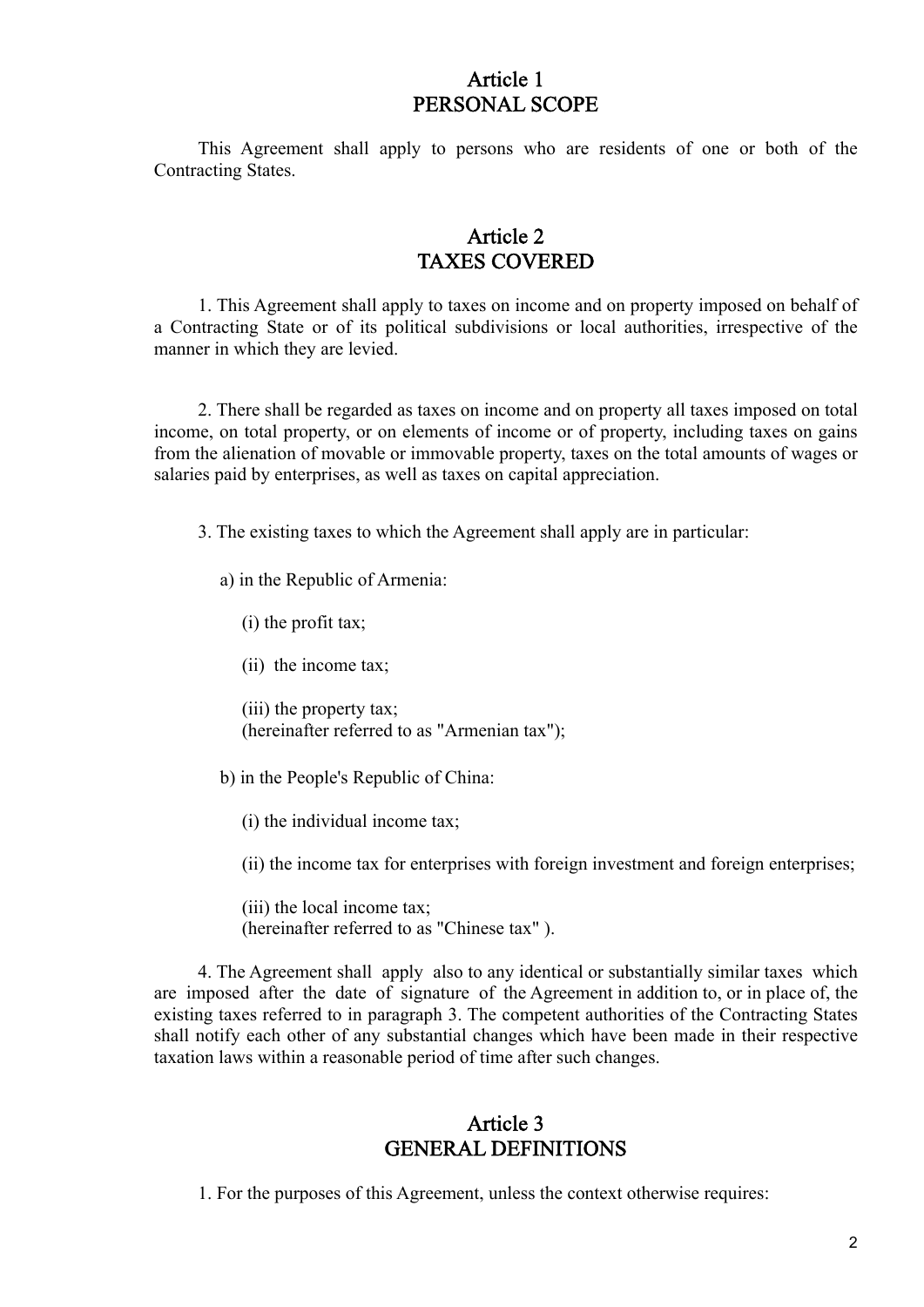- a) the terms "a Contracting State" and "the other Contracting State" mean Armenia or China, as the context requires;
- b) the term "Armenia" means the Republic of Armenia;
- c) the term "China" means the People's Republic of China;
- d) the terms "enterprise of a Contracting State" and "enterprise of the other Contracting State" mean, respectively, an enterprise carried on by a resident of a Contracting State and an enterprise carried on by a resident of the other Contracting State;
- e) the term "tax" means Armenian tax or Chinese tax, as the context requires;
- f) the term "person" includes an individual, a company and any other body of persons;
- g) the term "company" means any body corporate or any entity which is treated as a body corporate for tax purposes;
- h) the term "national" means:
	- (i) any individual possessing the nationality of a Contracting State;

(ii) any legal person created or organized under the laws of that Contracting State, as well as organizations without juridical personality treated for tax purposes as a legal person created or organized under the laws of that Contracting State;

- i) the term "international traffic" means any transport by a ship or aircraft operated by an enterprise which is a resident of a Contracting State, except when the ship or aircraft is operated solely between places in the other Contracting State;
- j) the term "competent authority" means:
	- (i) in the case of Armenia Ministry of Finance or its authorized representative;
	- (ii) in the case of China State Administration of Taxation or its authorized representative.

2. As regards the application of the Agreement by a Contracting State, any term not defined therein shall, unless the context otherwise requires, have the meaning which it has under the laws of that Contracting State concerning the taxes to which this Agreement applies.

# Article 4 RESIDENT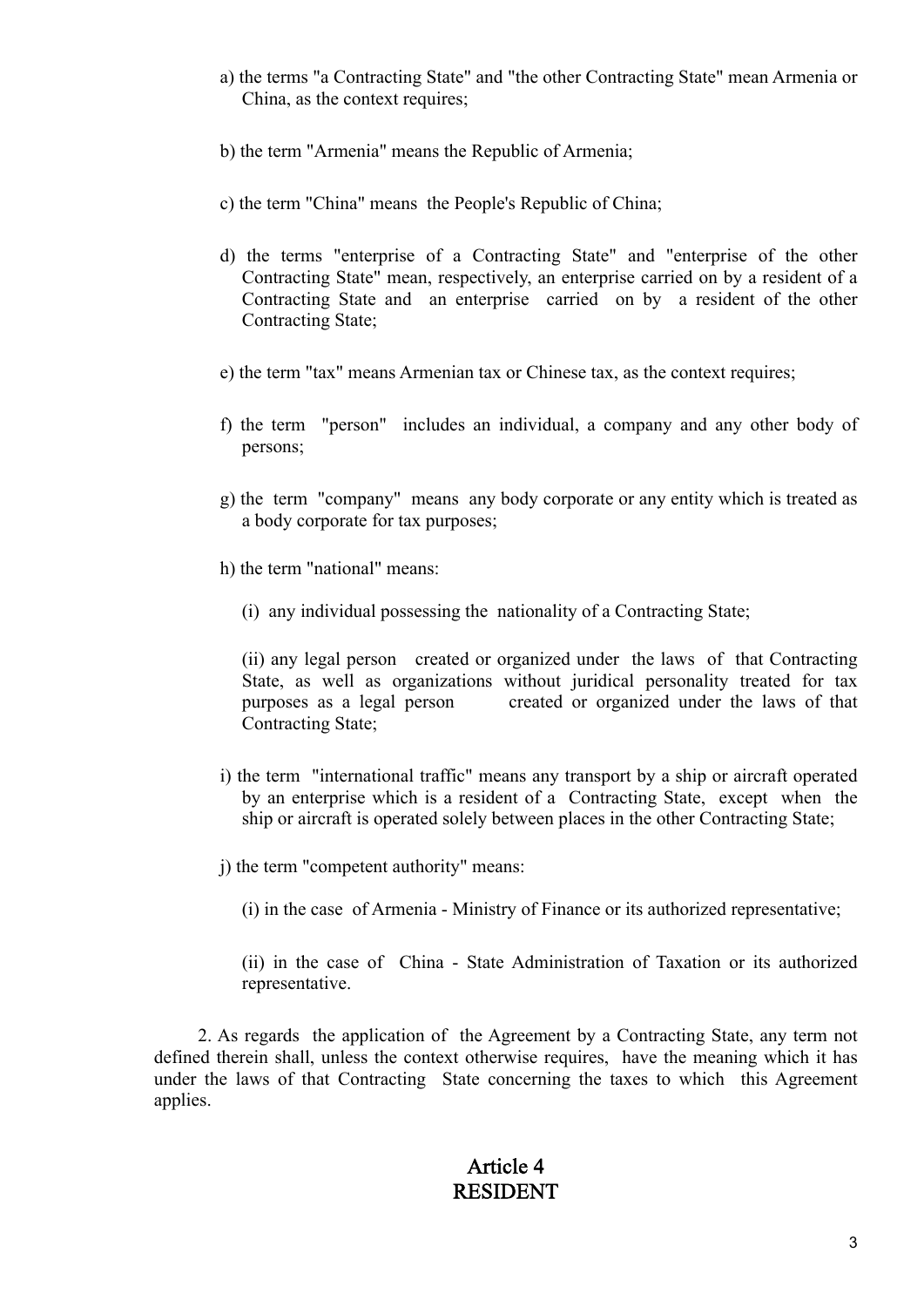1. For the purposes of this Agreement, the term "resident of a Contracting State" means any person who, under the laws of that Contracting State, is liable to tax therein by reason of his domicile, residence, place of incorporation, place of head office or any other criterion of a similar nature.

2. Where by reason of the provisions of paragraph 1 an individual is a resident of both Contracting States, then his status shall be determined as follows:

- a) he shall be deemed to be a resident of the Contracting State in which he has a permanent home available to him; if he has a permanent home available to him in both Contracting States, he shall be deemed to be a resident of the Contracting State with which his personal and economic relations are closer (centre of vital interests);
- b) if the State in which he has his centre of vital interests cannot be determined, or if he has not a permanent home available to him in either Contracting State, he shall be deemed to be a resident of the State in which he has an habitual abode;
- c) if he has an habitual abode in both Contracting States or in neither of them, he shall be deemed to be a resident of the Contracting State of which he is a national;
- d) if he is a national of both Contracting States or of neither of them, the competent authorities of the Contracting States shall settle the question by mutual agreement.

3. Where by reason of the provisions of paragraph 1 a person other than an individual is a resident of both Contracting States, the competent authorities of the Contracting States shall settle the question by mutual agreement.

# Article 5 PERMANENT ESTABLISHMENT

1. For the purposes of this Agreement, the term "permanent establishment" means a fixed place of business through which the business of an enterprise is wholly or partly carried on.

2. The term "permanent establishment" includes especially:

a) a place of management;

b) a branch;

c) an office;

d) a factory;

e) a workshop; and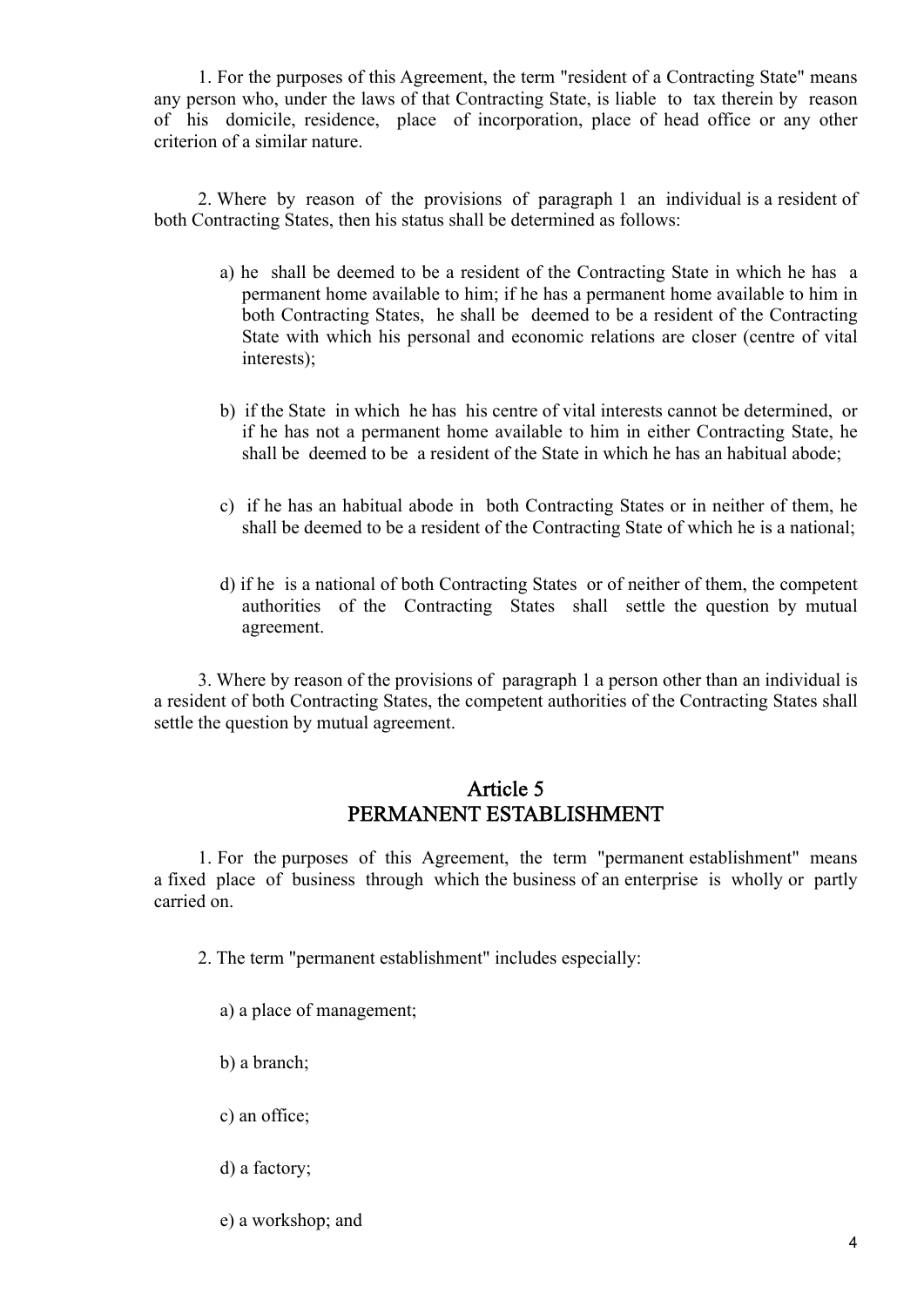- f) a mine, an oil or gas well, a quarry or any other place of extraction of natural resources.
- 3. The term "permanent establishment" likewise encompasses:
	- a) a building site, a construction, assembly or installation project or supervisory activities in connection therewith, but only where such site, project or activities continue for a period of more than 12 months;
	- b) the furnishing of services, including consultancy services, by an enterprise of a Contracting State through employees or other engaged personnel in the other Contracting State provided that such activities continue for the same project or a connected project for a period or periods aggregating more than 12 months.

4. Notwithstanding the provisions of paragraphs 1 to 3, the term "permanent establishment" shall be deemed not to include:

- a) the use of facilities solely for the purpose of storage, display or delivery of goods or merchandise belonging to the enterprise;
- b) the maintenance of a stock of goods or merchandise belonging to the enterprise solely for the purpose of storage, display or delivery;
- c) the maintenance of a stock of goods or merchandise belonging to the enterprise solely for the purpose of processing by another enterprise;
- d) the maintenance of a fixed place of business solely for the purpose of purchasing goods or merchandise or of collecting information, for the enterprise;
- e) the maintenance of a fixed place of business solely for the purpose of carrying on, for the enterprise, any other activity of a preparatory or auxiliary character;
- f) the maintenance of a fixed place of business solely for any combination of activities mentioned in sub-paragraphs a) to e), provided that the overall activity of the fixed place of business resulting from this combination is of a preparatory or auxiliary character.

5. Notwithstanding the provisions of paragraphs 1 and 2, where a person - other than an agent of an independent status to whom the provisions of paragraph 6 apply - is acting in a Contracting State on behalf of an enterprise of the other Contracting State, has and habitually exercises an authority to conclude contracts in the name of the enterprise, that enterprise shall be deemed to have a permanent establishment in the first-mentioned Contracting State in respect of any activities which that person undertakes for the enterprise, unless the activities of such person are limited to those mentioned in paragraph 4 which, if exercised through a fixed place of business, would not make this fixed place of business a permanent establishment under the provisions of that paragraph.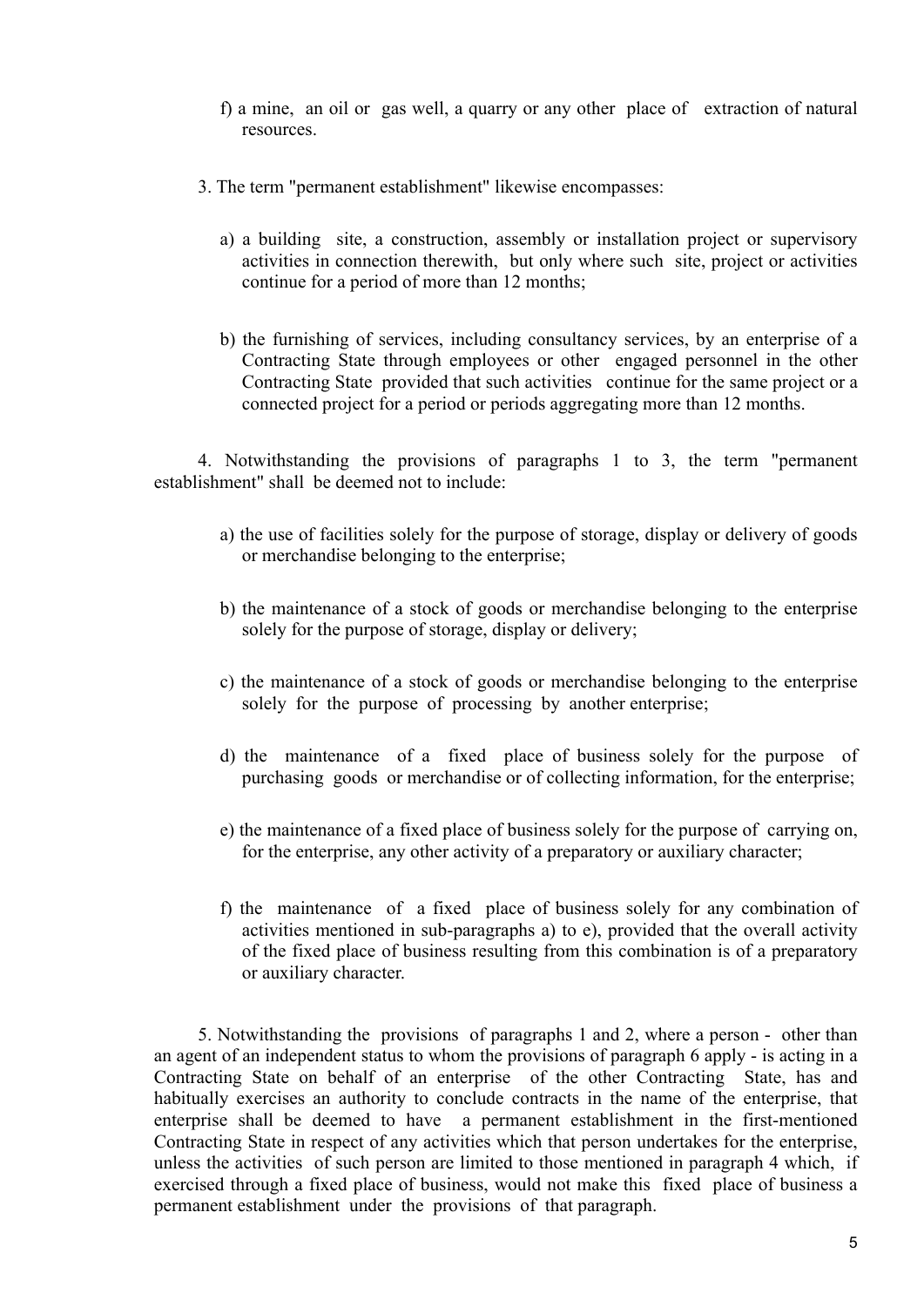6. An enterprise of a Contracting State shall not be deemed to have a permanent establishment in the other Contracting State merely because it carries on business in that other State through a broker, general commission agent or any other agent of an independent status, provided that such persons are acting in the ordinary course of their business. However, when the activities of such an agent are devoted wholly or almost wholly on behalf of that enterprise, he will not be considered an agent of an independent status within the meaning of this paragraph.

7. The fact that a company which is a resident of a Contracting State controls or is controlled by a company which is a resident of the other Contracting State, or which carries on business in that other State (whether through a permanent establishment or otherwise ), shall not of itself constitute either company a permanent establishment of the other.

#### Article 6 INCOME FROM IMMOVABLE PROPERTY

1. Income derived by a resident of a Contracting State from immovable property (including income from agriculture or forestry) situated in the other Contracting State may be taxed in that other Contracting State.

2. The term "immovable property" shall have the meaning which it has under the law of the Contracting State in which the property in question is situated. Ships and aircraft shall not be regarded as immovable property.

3. The provisions of paragraph 1 shall apply to income derived from the direct use, letting, or use in any other form of immovable property.

4. The provisions of paragraphs 1 and 3 shall also apply to the income from immovable property of an enterprise and to income from immovable property used for the performance of independent personal services.

# Article 7 BUSINESS PROFITS

1. The profits of an enterprise of a Contracting State shall be taxable only in that Contracting State unless the enterprise carries on business in the other Contracting State through a permanent establishment situated therein. If the enterprise carries on business as aforesaid, the profits of the enterprise may be taxed in the other Contracting State but only so much of them as is attributable to that permanent establishment.

2. Subject to the provisions of paragraph 3, where an enterprise of a Contracting State carries on business in the other Contracting State through a permanent establishment situated therein, there shall in each Contracting State be attributed to that permanent establishment the profits which it might be expected to make if it were a distinct and separate enterprise engaged in the same or similar activities under the same or similar conditions and dealing wholly independently with the enterprise of which it is a permanent establishment.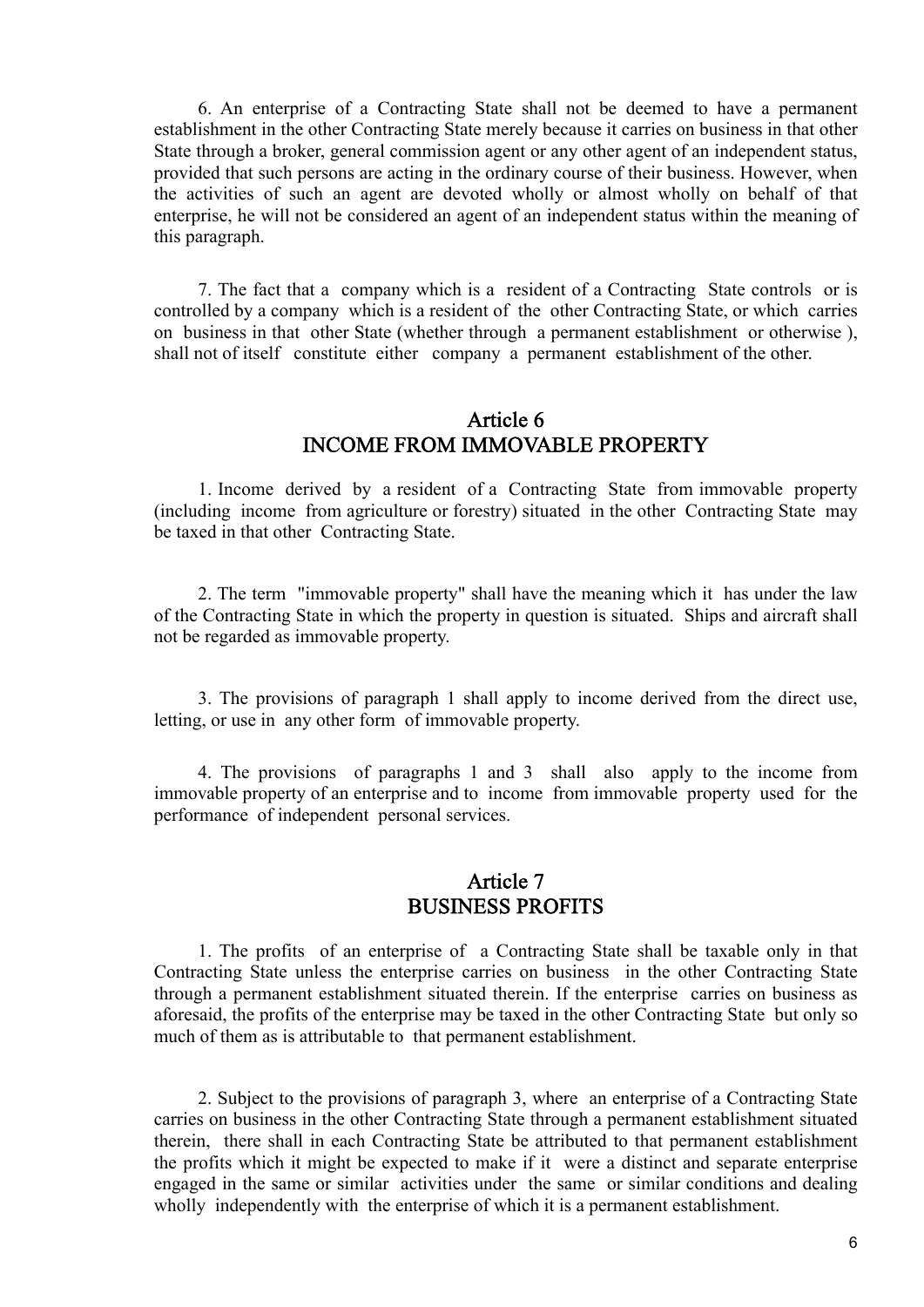3. In determining the profits of a permanent establishment, there shall be allowed as deductions expenses which are incurred for the purposes of the business of the permanent establishment, including executive and general administrative expenses so incurred, whether in the State in which the permanent establishment is situated or elsewhere. However, no such deduction shall be allowed in respect of amounts, if any, paid (otherwise than towards reimbursement of actual expenses) by the permanent establishment to the head office of the enterprise or any of its other offices, by way of royalties, fees or other similar payments in return for the use of patents or other rights, or by way of commission, for specific services performed or for management, or, except in the case of a banking enterprise, by way of interest on moneys lent to the permanent establishment. Likewise, no account shall be taken, in the determination of the profits of a permanent establishment, for amounts charged (otherwise than towards reimbursement of actual expenses), by the permanent establishment to the head office of the enterprise or any of its other offices, by way of royalties, fees or other similar payments in return for the use of patents or other rights, or by way of commission for specific services performed or for management, or, except in the case of banking enterprise by way of interest on moneys lent to the head office of the enterprise or any of its other offices.

4. Insofar as it has been customary in a Contracting State to determine the profits to be attributed to a permanent establishment on the basis of an apportionment of the total profits of the enterprise to its various parts, nothing in paragraph 2 shall preclude that Contracting State from determining the profits to be taxed by such an apportionment as may be customary. The method of apportionment adopted shall, however, be such that the result shall be in accordance with the principles contained in this Article.

5. No profits shall be attributed to a permanent establishment by reason of the mere purchase by that permanent establishment of goods or merchandise for the enterprise.

6. For the purposes of paragraphs 1 to 5, the profits to be attributed to the permanent establishment shall be determined by the same method year by year unless there is good and sufficient reason to the contrary.

7. Where profits include items of income which are dealt with separately in other Articles of this Agreement, then the provisions of those Articles shall not be affected by the provisions of this Article.

# Article 8 INTERNATIONAL TRAFFIC

1. Profits of an enterprise which is a resident of a Contracting State from the operation of ships or aircraft in international traffic shall be taxable only in that Contracting State.

2. The provisions of paragraph 1 shall also apply to profits from the participation in a pool, a joint business or an international operating agency.

#### Article 9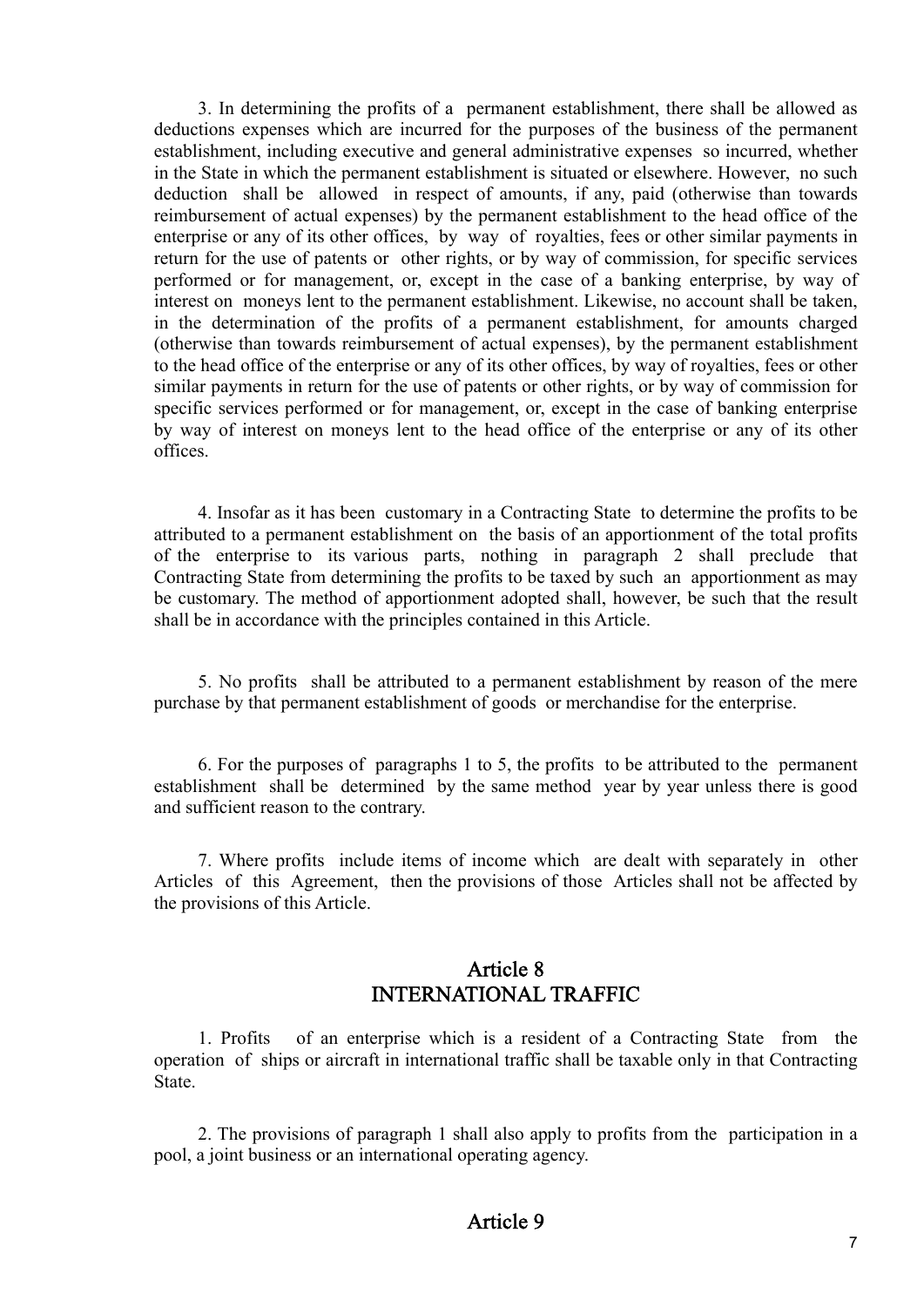#### ASSOCIATED ENTERPRISES

#### 1. Where

- a) an enterprise of a Contracting State participates directly or indirectly in the management, control or capital of an enterprise of the other Contracting State, or
- b) the same persons participate directly or indirectly in the management, control or capital of an enterprise of a Contracting State and an enterprise of the other Contracting State,

and in either case conditions are made or imposed between the two enterprises in their commercial or financial relations which differ from those which would be made between independent enterprises, then any profits which would, but for those conditions, have accrued to one of the enterprises, but, by reason of those conditions, have not so accrued, may be included in the profits of that enterprise and taxed accordingly.

2. Where a Contracting State includes in the profits of an enterprise of that Contracting State - and taxes accordingly - profits on which an enterprise of the other Contracting State has been charged to tax in that other Contracting State, and the profits so included are profits which would have accrued to the enterprise of the first-mentioned Contracting State if the conditions made between the two enterprises had been those which would have been made between independent enterprises, then that other State shall make an appropriate adjustment to the amount of the tax charged therein on those profits. In determining such adjustment, due regard shall be had to the other provisions of this Agreement and the competent authorities of the Contracting States shall, if necessary, consult each other.

#### Article 10 DIVIDENDS

1. Dividends paid by a company which is a resident of a Contracting State to a resident of the other Contracting State may be taxed in that other Contracting State.

2. However, such dividends may also be taxed in the Contracting State of which the company paying the dividends is a resident and according to the laws of that Contracting State, but if the recipient is the beneficial owner of the dividends the tax so charged shall not exceed:

- a) 5 per cent of the gross amount of the dividends if the beneficial owner is a company (other than a partnership) which holds directly at least 25 per cent of the capital of the company paying the dividends;
- b) 10 per cent of the gross amount of the dividends in all other cases.

The provisions of this paragraph shall not affect the taxation of the company in respect of the profits out of which the dividends are paid.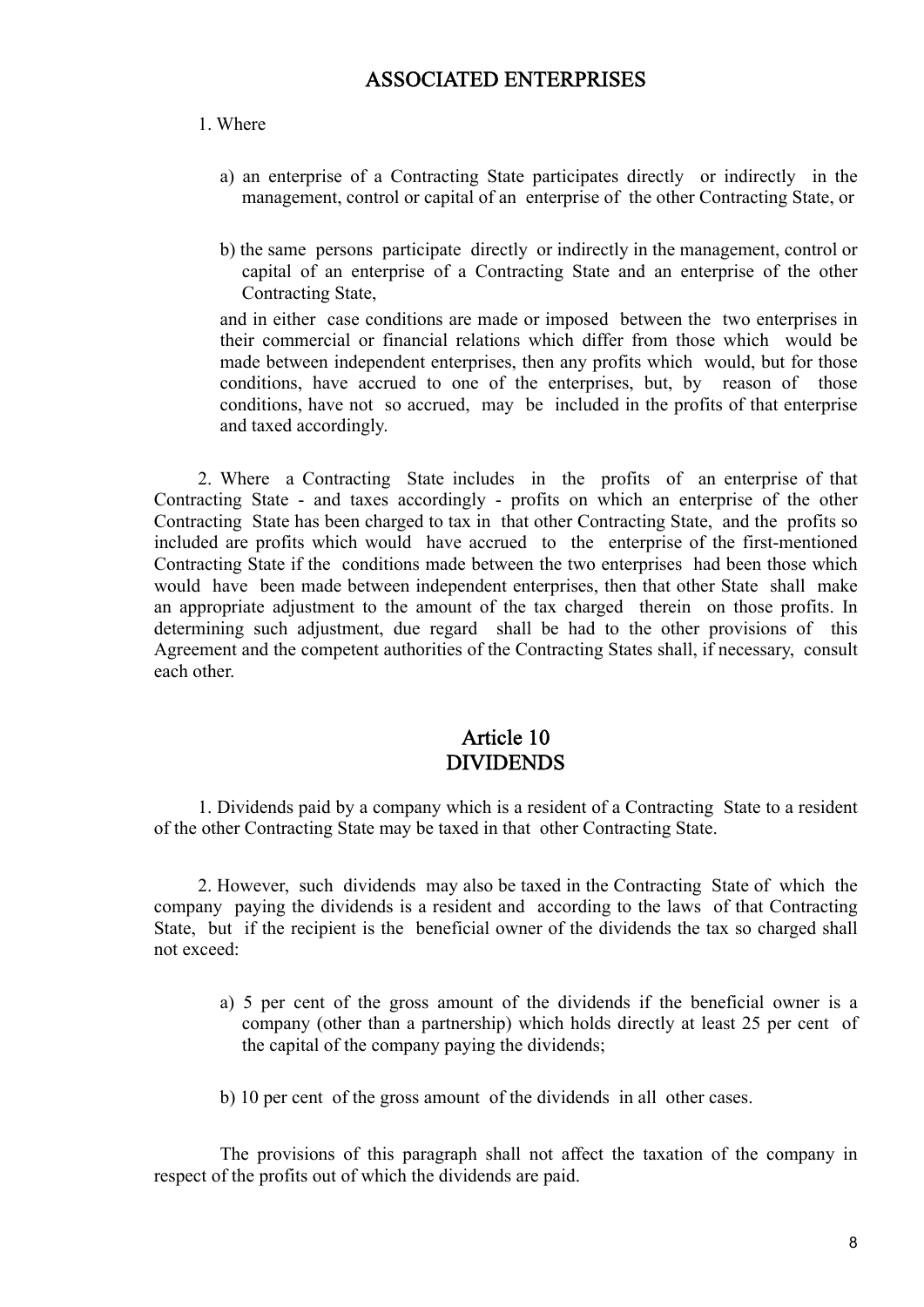3. The term "dividends" as used in this Article means income from shares, or other rights, not being debt-claims, participating in profits, as well as income from other corporate rights which is subjected to the same taxation treatment as income from shares by the laws of the State of which the company making the distribution is a resident.

4. The provisions of paragraphs 1 and 2 shall not apply if the beneficial owner of the dividends, being a resident of a Contracting State, carries on business in the other Contracting State of which the company paying the dividends is a resident, through a permanent establishment situated therein, or performs in that other Contracting State independent personal services from a fixed base situated therein, and the holding in respect of which the dividends are paid is effectively connected with such permanent establishment or fixed base. In such case the provisions of Article 7 or Article 14, as the case may be, shall apply.

5. Where a company which is a resident of a Contracting State derives profits or income from the other Contracting State, that other Contracting State may not impose any tax on the dividends paid by the company, except insofar as such dividends are paid to a resident of that other Contracting State or insofar as the holding in respect of which the dividends are paid is effectively connected with a permanent establishment or a fixed base situated in that other Contracting State, nor subject the company's undistributed profits to a tax on the company's undistributed profits, even if the dividends paid or the undistributed profits consist wholly or partly of profits or income arising in such other Contracting State.

#### Article 11 INTEREST

1. Interest arising in a Contracting State and paid to a resident of the other Contracting State may be taxed in that other Contracting State.

2. However, such interest may also be taxed in the Contracting State in which it arises and according to the laws of that Contracting State, but if the recipient is the beneficial owner of the interest the tax so charged shall not exceed 10 per cent of the gross amount of the interest.

3. Notwithstanding the provisions of paragraph 2, interest arising in a Contracting State and derived by the Government of the other Contracting State, political subdivision, a local authority and the Central Bank thereof or any financial institution wholly owned by that Government, shall be exempt from tax in the first-mentioned State.

4. The term "interest" as used in this Article means income from debt-claims of every kind, whether or not secured by mortgage and whether or not carrying a right to participate in the debtor's profits, and in particular, income from government securities and income from bonds or debentures, including premiums and prizes attaching to such securities, bonds or debentures. Penalty charges for late payment shall not be regarded as interest for the purpose of this Article.

5. The provisions of paragraphs 1 to 3 shall not apply if the beneficial owner of the interest, being a resident of a Contracting State, carries on business in the other Contracting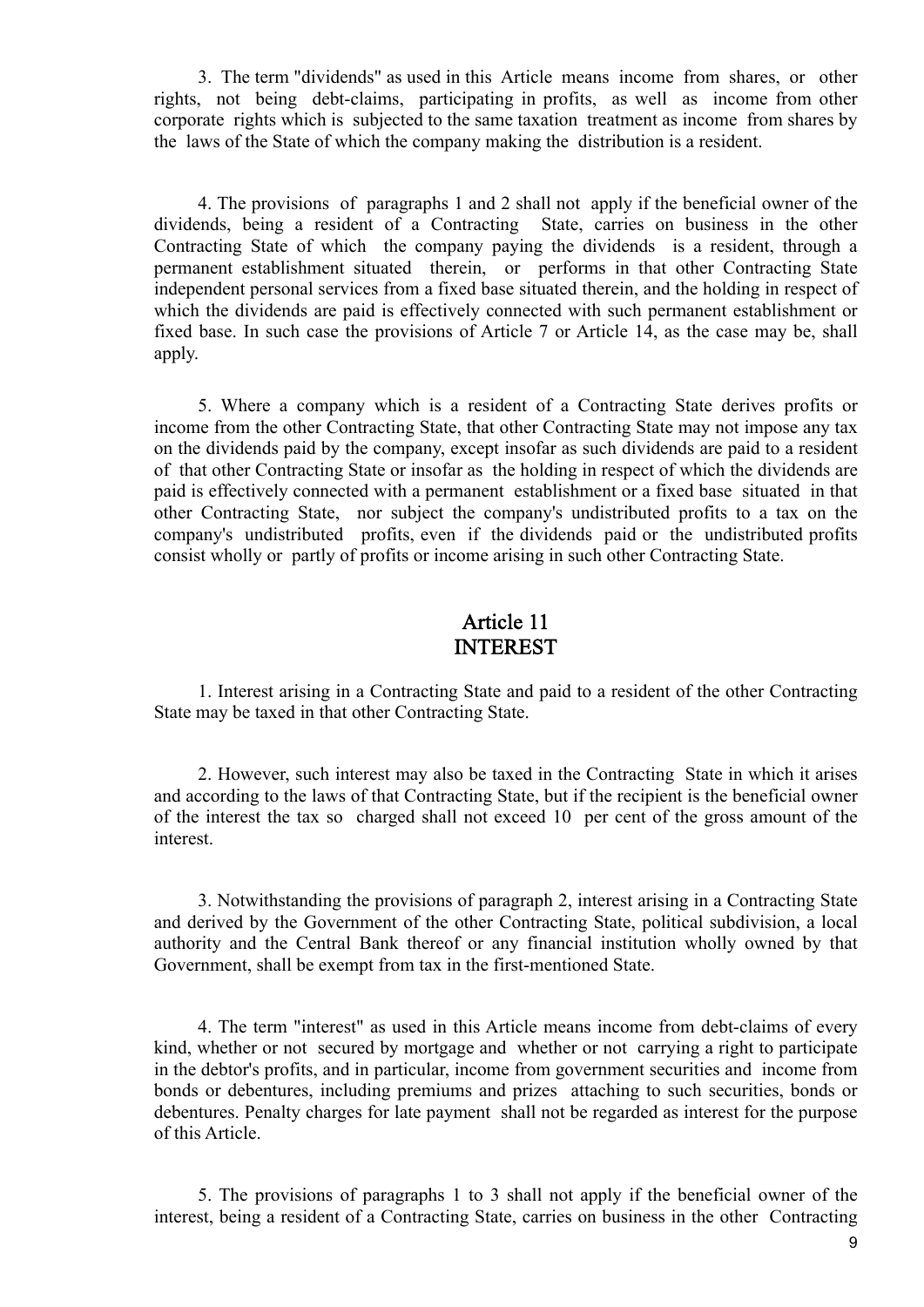State in which the interest arises, through a permanent establishment situated therein, or performs in that other Contracting State independent personal services from a fixed base situated therein, and the debt-claim in respect of which the interest is paid is effectively connected with such permanent establishment or fixed base. In such case the provisions of Article 7 or Article 14, as the case may be, shall apply.

6. Interest shall be deemed to arise in a Contracting State when the payer is the Government of that Contracting State, a political subdivision, a local authority or a resident of that Contracting State. Where, however, the person paying the interest, whether he is a resident of a Contracting State or not, has in a Contracting State a permanent establishment or a fixed base in connection with which the indebtedness on which the interest is paid was incurred, and such interest is borne by such permanent establishment or fixed base, then such interest shall be deemed to arise in the Contracting State in which the permanent establishment or fixed base is situated.

7. Where, by reason of a special relationship between the payer and the beneficial owner or between both of them and some other person, the amount of the interest, having regard to the debt-claim for which it is paid, exceeds the amount which would have been agreed upon by the payer and the beneficial owner in the absence of such relationship, the provisions of this Article shall apply only to the last-mentioned amount. In such case, the excess part of the payments shall remain taxable according to the laws of each Contracting State, due regard being had to the other provisions of this Agreement.

# Article 12 ROYALTIES

1. Royalties arising in a Contracting State and paid to a resident of the other Contracting State may be taxed in that other Contracting State.

2. However, such royalties may also be taxed in the Contracting State in which they arise and according to the laws of that Contracting State, but if the recipient is the beneficial owner of the royalties, the tax so charged shall not exceed 10 per cent of the gross amount of the royalties.

3. The term "royalties" as used in this Article means payments of any kind received as a consideration for the use of, or the right to use, any copyright of literary, artistic or scientific work including cinematograph films and films or tapes for radio or television broadcasting, any patent, know-how, trade mark, design or model, plan, secret formula or process, or for the use of, or the right to use, industrial, commercial or scientific equipment, or for information concerning industrial, commercial or scientific experience.

4. The provisions of paragraphs 1 and 2 shall not apply if the beneficial owner of the royalties, being a resident of a Contracting State, carries on business in the other Contracting State in which the royalties arise, through a permanent establishment situated therein, or performs in that other Contracting State independent personal services from a fixed base situated therein, and the right or property in respect of which the royalties are paid is effectively connected with such permanent establishment or fixed base. In such case the provisions of Article 7 or Article 14, as the case may be, shall apply.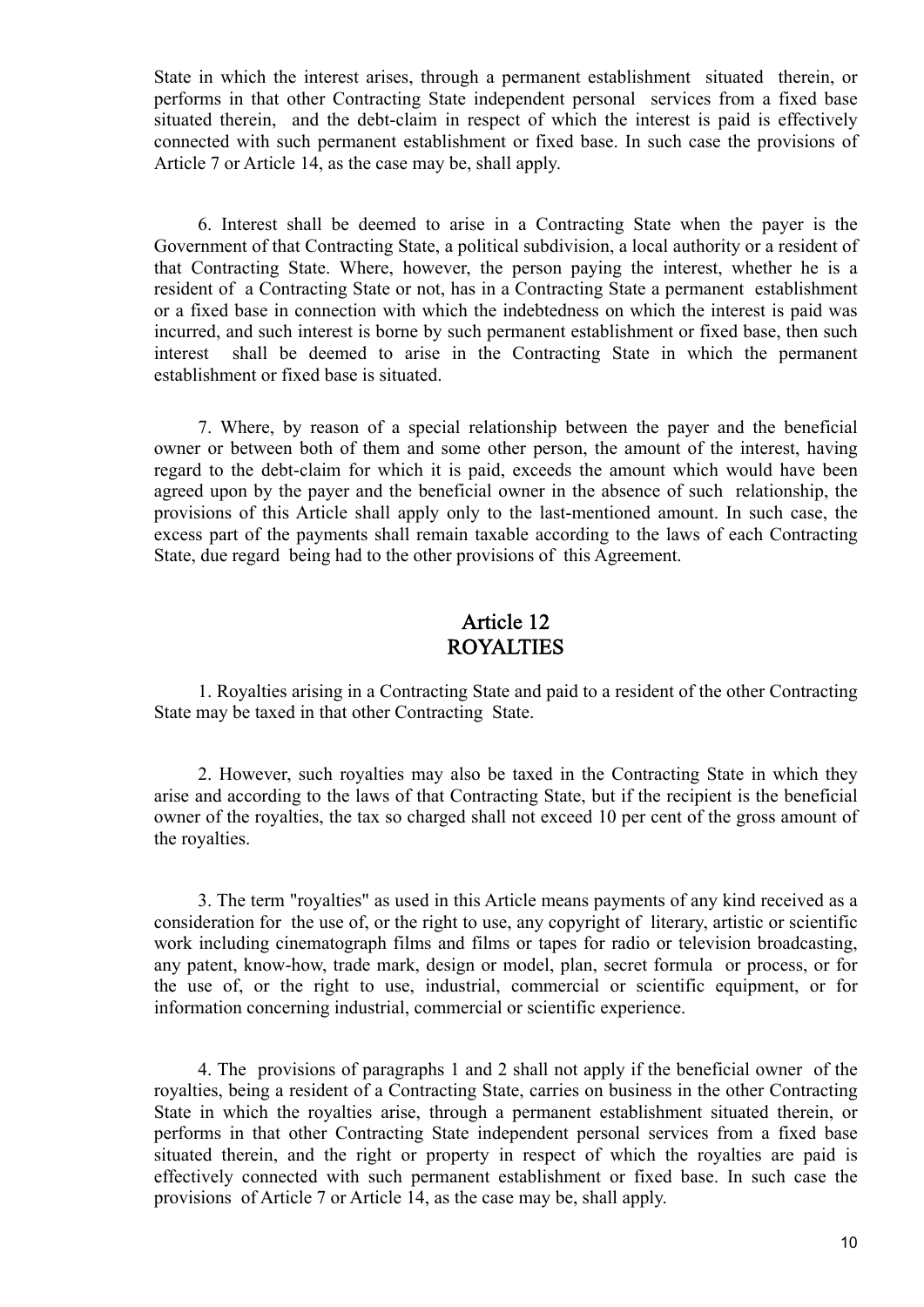5. Royalties shall be deemed to arise in a Contracting State when the payer is the Government of that Contracting State, a political subdivision, a local authority or a resident of that Contracting State. Where, however, the person paying the royalties, whether he is a resident of a Contracting State or not, has in a Contracting State a permanent establishment or a fixed base in connection with which the liability to pay the royalties was incurred, and such royalties are borne by such permanent establishment or fixed base, then such royalties shall be deemed to arise in the Contracting State in which the permanent establishment or fixed base is situated.

6. Where, by reason of a special relationship between the payer and the beneficial owner or between both of them and some other person, the amount of the royalties, having regard to the use, right or information for which they are paid, exceeds the amount which would have been agreed upon by the payer and the beneficial owner in the absence of such relationship, the provisions of this Article shall apply only to the last-mentioned amount. In such case, the excess part of the payments shall remain taxable according to the laws of each Contracting State, due regard being had to the other provisions of this Agreement.

# Article 13 CAPITAL GAINS

1. Gains derived by a resident of a Contracting State from the alienation of immovable property referred to in Article 6 and situated in the other Contracting State may be taxed in that other Contracting State.

2. Gains from the alienation of movable property forming part of the business property of a permanent establishment which an enterprise of a Contracting State has in the other Contracting State or of movable property pertaining to a fixed base available to a resident of a Contracting State in the other Contracting State for the purpose of performing independent personal services, including such gains from the alienation of such a permanent establishment (alone or together with the whole enterprise) or of such a fixed base, may be taxed in that other Contracting State.

3. Gains from the alienation of ships or aircraft operated in international traffic by an enterprise which is a resident of a Contracting State, or movable property pertaining to the operation of such ships or aircraft, shall be taxable only in that Contracting State.

4. Gains from the alienation of any property other than that referred to in paragraphs 1 to 3, shall be taxable only in the Contracting State of which the alienator is a resident.

#### Article 14 INDEPENDENT PERSONAL SERVICES

1. Income derived by a resident of a Contracting State in respect of professional services or other activities of an independent character shall be taxable only in that Contracting State except in one of the following circumstances, when such income may also be taxed in the other Contracting State: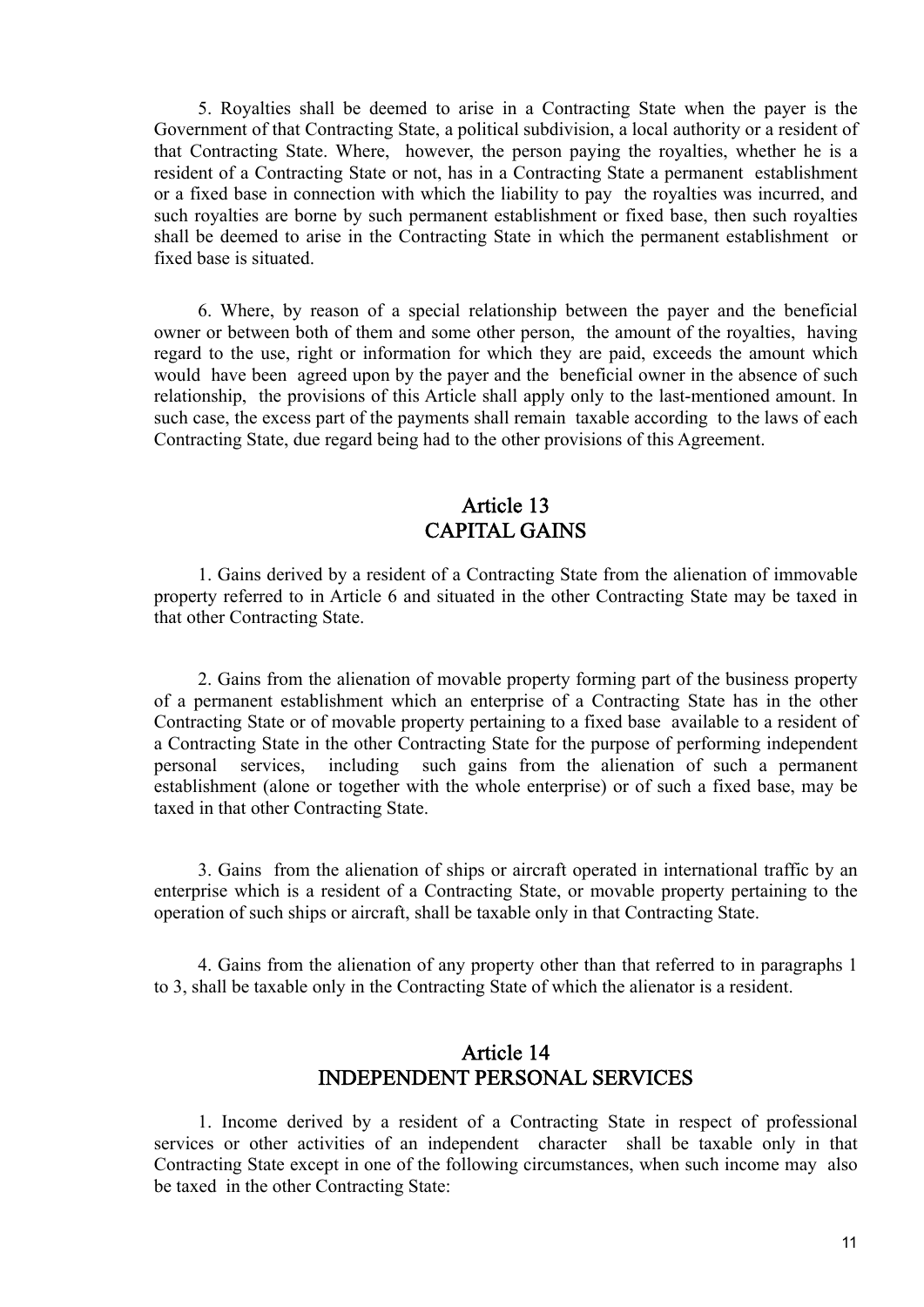- a) if he has a fixed base regularly available to him in the other Contracting State for the purpose of performing his activities; in that case, only so much of the income as is attributable to that fixed base may be taxed in that other Contracting State;
- b) if his stay in the other Contracting State is for a period or periods exceeding in the aggregate 183 days in the calendar year concerned; in that case, only so much of the income as is derived from his activities performed in that other Contracting State may be taxed in that other Contracting State.

2. The term "professional services" includes especially independent scientific, literary, artistic, educational or teaching activities as well as the independent activities of physicians, lawyers, engineers, architects, dentists and accountants.

# Article 15 DEPENDENT PERSONAL SERVICES

1. Subject to the provisions of Articles 16, 18, 19, 20 and 21, salaries, wages and other similar remuneration derived by a resident of a Contracting State in respect of an employment shall be taxable only in that Contracting State unless the employment is exercised in the other Contracting State. If the employment is so exercised, such remuneration as is derived therefrom may be taxed in that other Contracting State.

2. Notwithstanding the provisions of paragraph 1, remuneration derived by a resident of a Contracting State in respect of an employment exercised in the other Contracting State shall be taxable only in the first-mentioned State if:

- a) the recipient is present in the other Contracting State for a period or periods not exceeding in the aggregate 183 days in the calendar year concerned; and
- b) the remuneration is paid by, or on behalf of, an employer who is not a resident of the other Contracting State; and
- c) the remuneration is not borne by a permanent establishment or a fixed base which the employer has in the other Contracting State.

3. Notwithstanding the provisions of paragraphs 1 and 2 of this Article, remuneration derived in respect of an employment exercised aboard a ship or aircraft operated by an enterprise which is a resident of a Contracting State in international traffic, shall be taxable only in that Contracting State.

# Article 16 DIRECTORS' FEES

Directors' fees and other similar payments derived by a resident of a Contracting State in his capacity as a member of the board of directors of a company which is a resident of the other Contracting State may be taxed in that other Contracting State.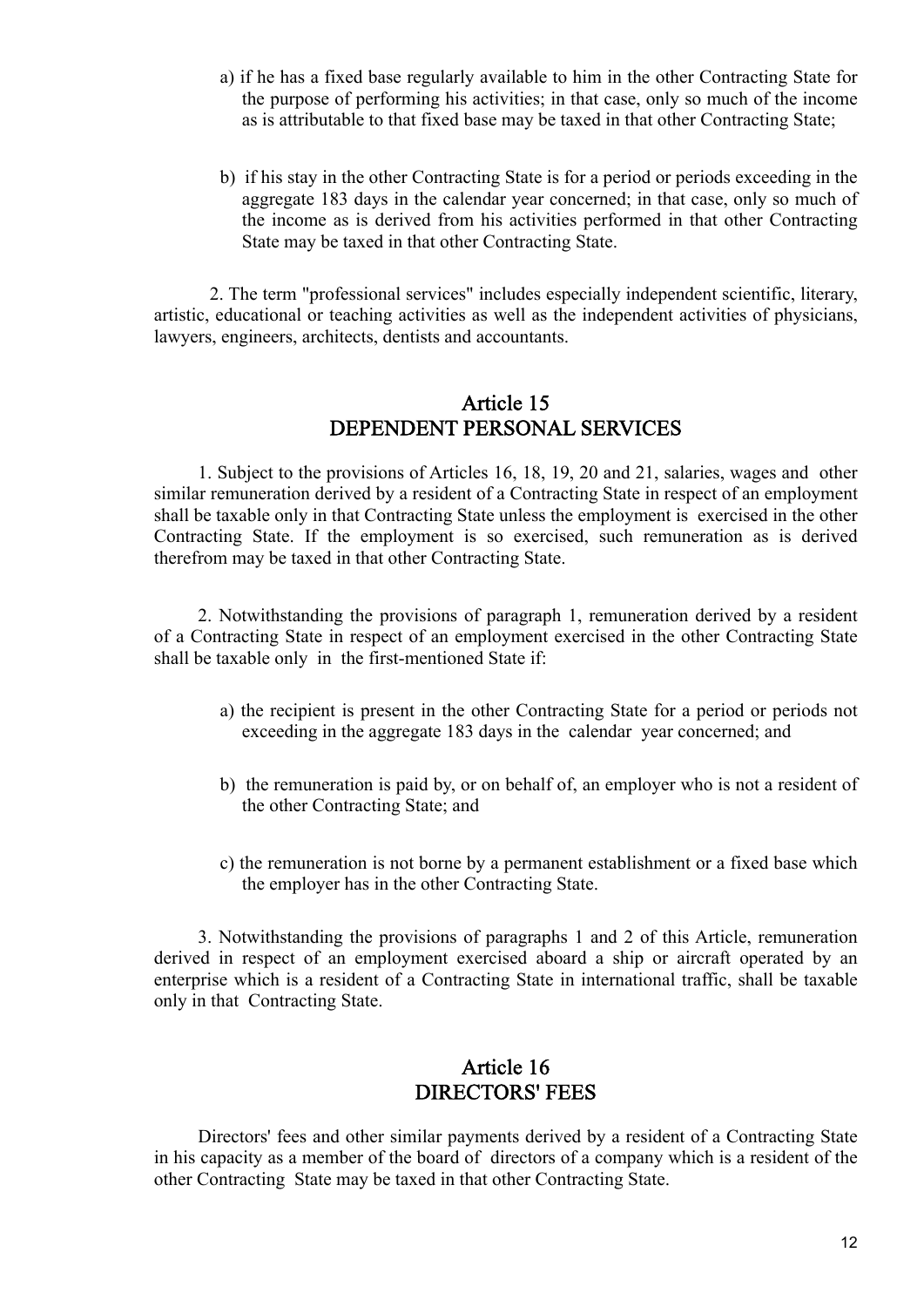# Article 17 ARTISTES AND SPORTSMEN

1. Notwithstanding the provisions of Articles 14 and 15, income derived by a resident of a Contracting State as an entertainer, such as a theatre, motion picture, radio or television artiste, or a musician, or as a sportsman, from his personal activities as such exercised in the other Contracting State, may be taxed in that other Contracting State.

2. Where income in respect of personal activities exercised by an entertainer or a sportsman in his capacity as such accrues not to the entertainer or sportsman himself but to another person, that income may, notwithstanding the provisions of Articles 7, 14 and 15, be taxed in the Contracting State in which the activities of the entertainer or sportsman are exercised.

3. Notwithstanding the provisions of paragraphs 1 and 2, income derived by entertainers or sportsmen who are residents of a Contracting State from the activities exercised in the other Contracting State under a plan of cultural exchange between the Governments of both Contracting States shall be exempt from tax in that other Contracting State.

# Article 18 **PENSIONS**

Subject to the provisions of paragraph 2 of Article 19, pensions and other similar remuneration paid to a resident of a Contracting State in consideration of past employment shall be taxable only in that Contracting State.

# Article 19 GOVERNMENT SERVICE

- 1. a) Remuneration, other than pension, paid by the Government of a Contracting State, a political subdivision or a local authority thereof to an individual in respect of services rendered to the Government of that Contracting State, a political subdivision or a local authority thereof, in the discharge of functions of a governmental nature, shall be taxable only in that Contracting State.
	- b) However, such remuneration shall be taxable only in the other Contracting State if the services are rendered in that other Contracting State and the individual is a resident of that other Contracting State who:
		- (i) is a national of that other Contracting State; or
		- (ii) did not become a resident of that other Contracting State solely for the purpose of rendering the services.
- 2. a) Any pension paid by, or out of funds to which contributions are made by the Government of a Contracting State, a political subdivision or a local authority thereof to an individual in respect of services rendered to the Government of that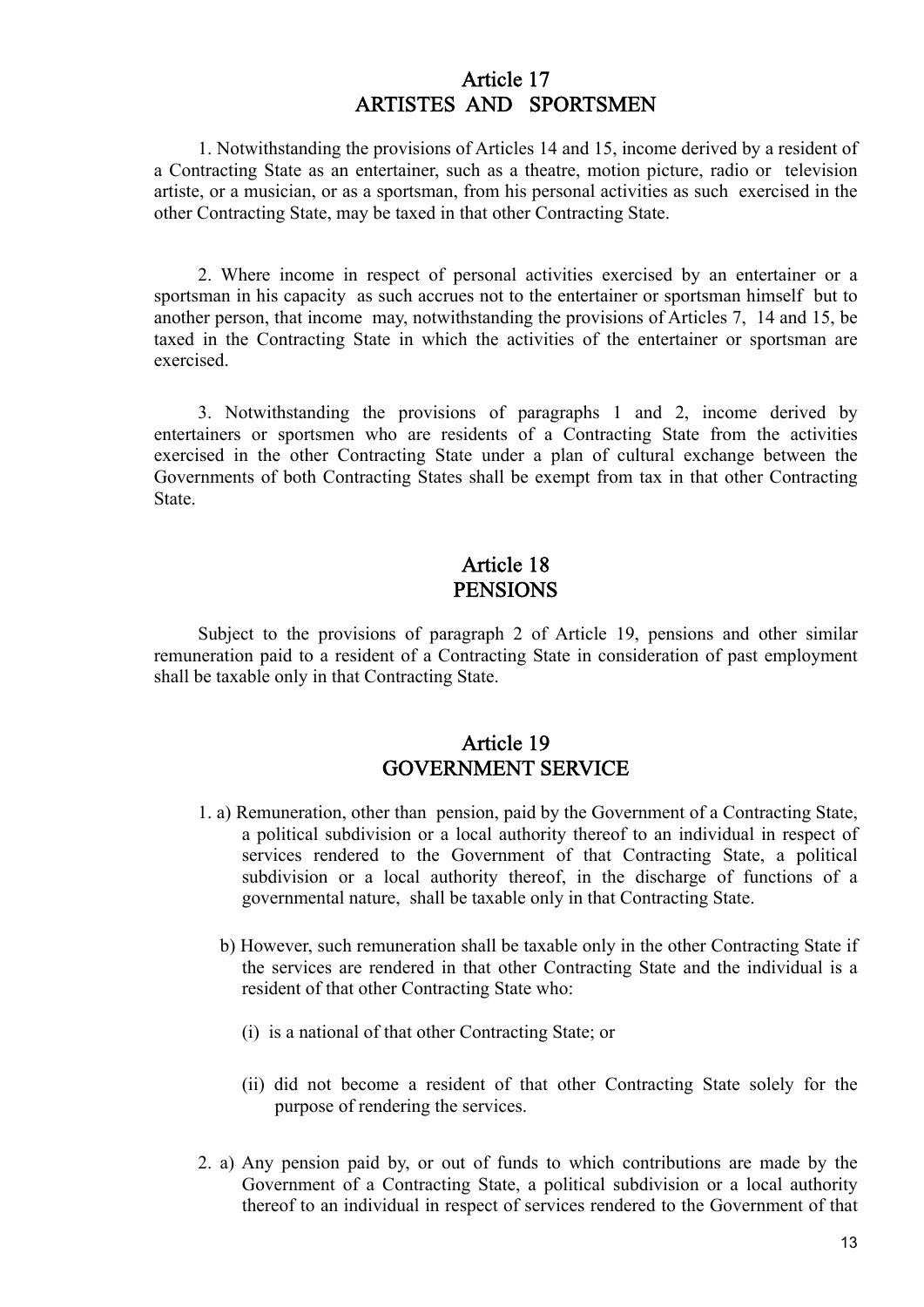Contracting State, a political subdivision or a local authority thereof shall be taxable only in that Contracting State.

b) However, such pension shall be taxable only in the other Contracting State if the individual is a resident of, and a national of, that other Contracting State.

3. The provisions of Articles 15, 16, 17 and 18 shall apply to remuneration and pensions in respect of services rendered in connection with a business carried on by the Government of a Contracting State, a political subdivision or a local authority thereof.

# Article 20 TEACHERS AND RESEARCHERS

An individual who is, or immediately before visiting a Contracting State was, a resident of the other Contracting State and is present in the first-mentioned Contracting State for the primary purpose of teaching, giving lectures or conducting research at a university, college, school or educational institution or scientific research institution accredited by the Government of the first-mentioned Contracting State shall be exempt from tax in the firstmentioned Contracting State, for a period of three years from the date of his first arrival in the first-mentioned Contracting State, in respect of remuneration for such teaching, lectures or research.

# Article 21 STUDENTS AND TRAINEES

A student or trainee who is or was immediately before visiting a Contracting State, a resident of the other Contracting State and who is present in the first-mentioned State solely for the purpose of his education or training shall be exempt from tax in that first-mentioned State on the following payments or income received or derived by him for the purpose of his maintenance, education or training:

- a) payments derived from sources outside that Contracting State for the purpose of his maintenance, education, study, research or training;
- b) grants, scholarships or awards supplied by the Government, or a scientific, educational, cultural or other tax-exempt organization.

# Article 22 OTHER INCOME

1. Items of income of a resident of a Contracting State, wherever arising, not dealt with in the foregoing Articles of this Agreement shall be taxable only in that State.

2. The provisions of paragraph 1 shall not apply to income, other than income from immovable property as defined in paragraph 2 of Article 6, if the recipient of such income, being a resident of a Contracting State, carries on business in the other Contracting State through a permanent establishment situated therein, or performs in that other State independent personal services from a fixed base situated therein, and the right or property in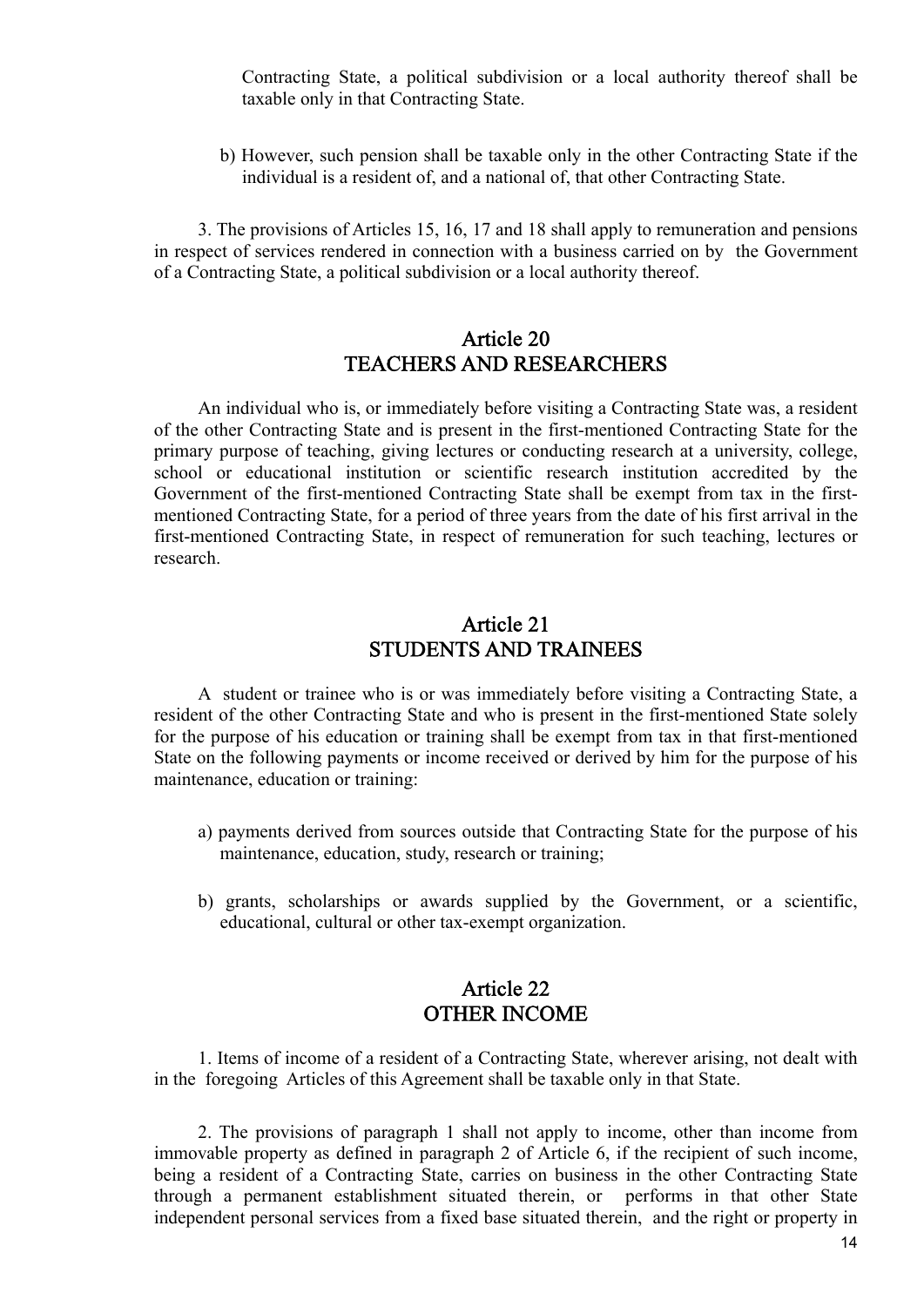respect of which the income is paid is effectively connected with such permanent establishment or fixed base. In such case the provisions of Article 7 or Article 14, as the case may be, shall apply.

# Article 23 PROPERTY

1. Property represented by immovable property referred to in Article 6, owned by a resident of a Contracting State and situated in the other Contracting State, may be taxed in that other Contracting State.

2. Property represented by movable property forming part of the business property of a permanent establishment which an enterprise of a Contracting State has in the other Contracting State or by movable property pertaining to a fixed base available to a resident of a Contracting State in the other Contracting State for the purpose of performing independent personal services, may be taxed in that other Contracting State.

3. Property represented by ships or aircraft owned by an enterprise which is a resident of a Contracting State and operated in international traffic or by movable property pertaining to the operation of such ships or aircraft shall be taxable only in that Contracting State.

4. All other elements of property of a resident of a Contracting State shall be taxable only in that Contracting State.

# Article 24 METHODS FOR THE ELIMINATION OF DOUBLE TAXATION

1. In Armenia, double taxation shall be eliminated as follows:

- a) where a resident of Armenia derives income or owns property which, in accordance with the provisions of this Agreement, may be taxed in China, Armenia shall allow:
	- (i) as a deduction from the tax on the income of that resident, an amount equal to the income tax paid in China;
	- (ii) as a deduction from the tax on the property of that resident, an amount equal to the property tax paid in China.

Such deduction in either case shall not, however, exceed that part of the income tax or property tax, as computed before the deduction is given, which is attributable, as the case may be, to the income or the property which may be taxed in China;

b) where in accordance with any provisions of this Agreement income derived or property owned by a resident of Armenia is exempt from tax in Armenia, Armenia may nevertheless, in calculating the amount of tax on the remaining income or property of such resident, take into account the exempted income or property.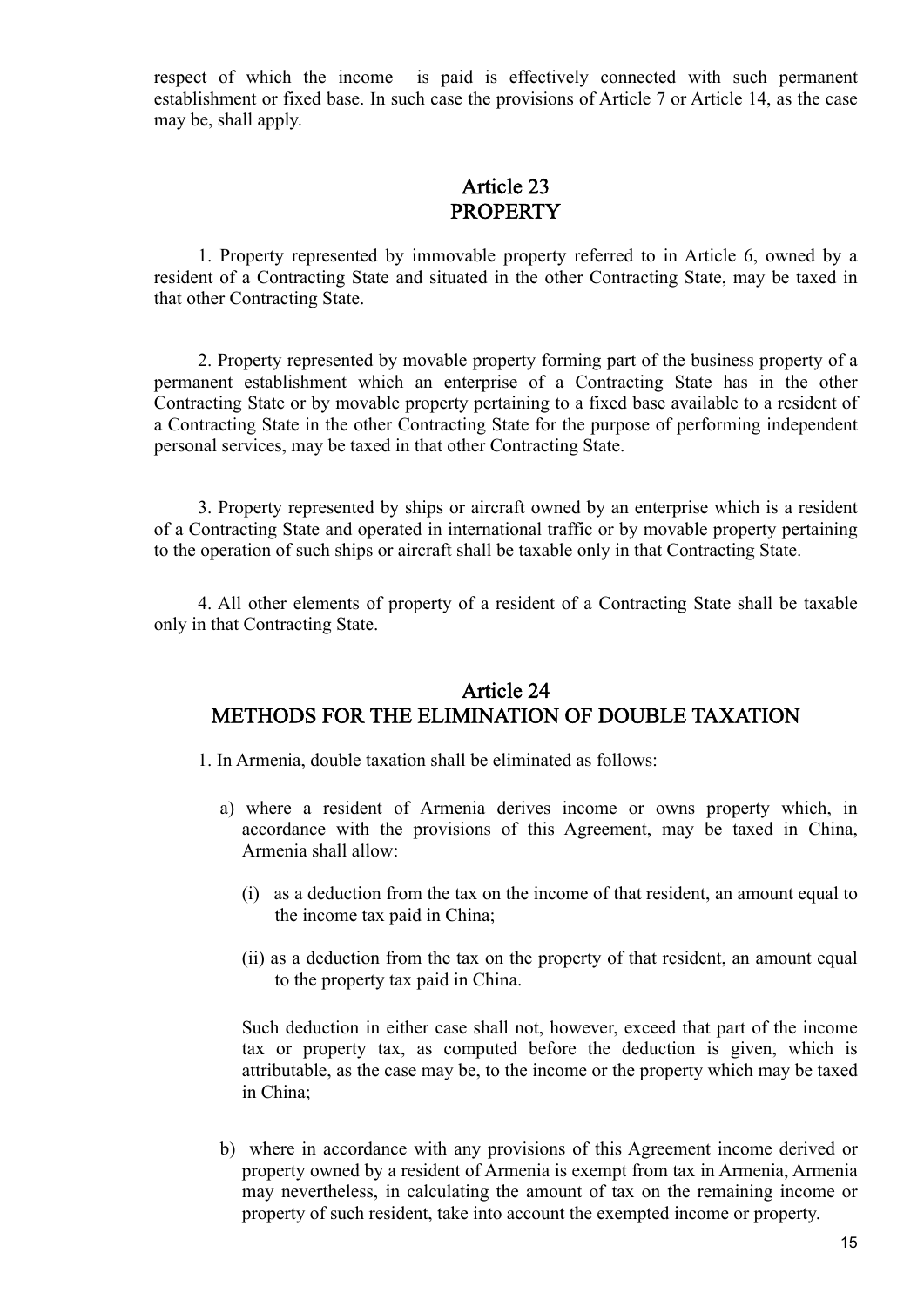2. In China, double taxation shall be eliminated as follows:

Where a resident of China derives income from Armenia the amount of tax on that income payable in Armenia, in accordance with the provisions of this Agreement, may be credited against the Chinese tax imposed on that resident. The amount of the credit, however, shall not exceed the amount of the Chinese tax on that income computed in accordance with the taxation laws and regulations of China.

#### Article 25 NON-DISCRIMINATION

1. Nationals of a Contracting State shall not be subjected in the other Contracting State to any taxation or any requirement connected therewith, which is other or more burdensome than the taxation and connected requirements to which nationals of that other State in the same circumstances are or may be subjected. This provision shall, notwithstanding the provisions of Article 1, also apply to persons who are not residents of one or both of the Contracting States.

2. The taxation on a permanent establishment which an enterprise of a Contracting State has in the other Contracting State shall not be less favourably levied in that other State than the taxation levied on enterprises of that other State carrying on the same activities. This provision shall not be construed as obliging a Contracting State to grant to residents of the other Contracting State any personal allowances, reliefs and reductions for taxation purposes on account of civil status or family responsibilities which it grants to its own residents.

3. Except where the provisions of paragraph 1 of Article 9, paragraph 7 of Article 11, or paragraph 6 of Article 12, apply, interest, royalties and other disbursements paid by an enterprise of a Contracting State to a resident of the other Contracting State shall, for the purpose of determining the taxable profits of such enterprise, be deductible under the same conditions as if they had been paid to a resident of the first-mentioned State. Similarly, any debts of an enterprise of a Contracting State to a resident of the other Contracting State shall, for the purpose of determining the taxable property of such enterprise, be deductible under the same conditions as if they had been contracted to a resident of the first-mentioned State.

4. Enterprises of a Contracting State, the property of which is wholly or partly owned or controlled, directly or indirectly, by one or more residents of the other Contracting State, shall not be subjected in the first-mentioned State to any taxation or any requirement connected therewith which is other or more burdensome than the taxation and connected requirements to which other similar enterprises of the first-mentioned State are or may be subjected.

5. The provisions of this Article shall, notwithstanding the provisions of Article 2, apply to taxes of every kind and description.

#### Article 26 MUTUAL AGREEMENT PROCEDURE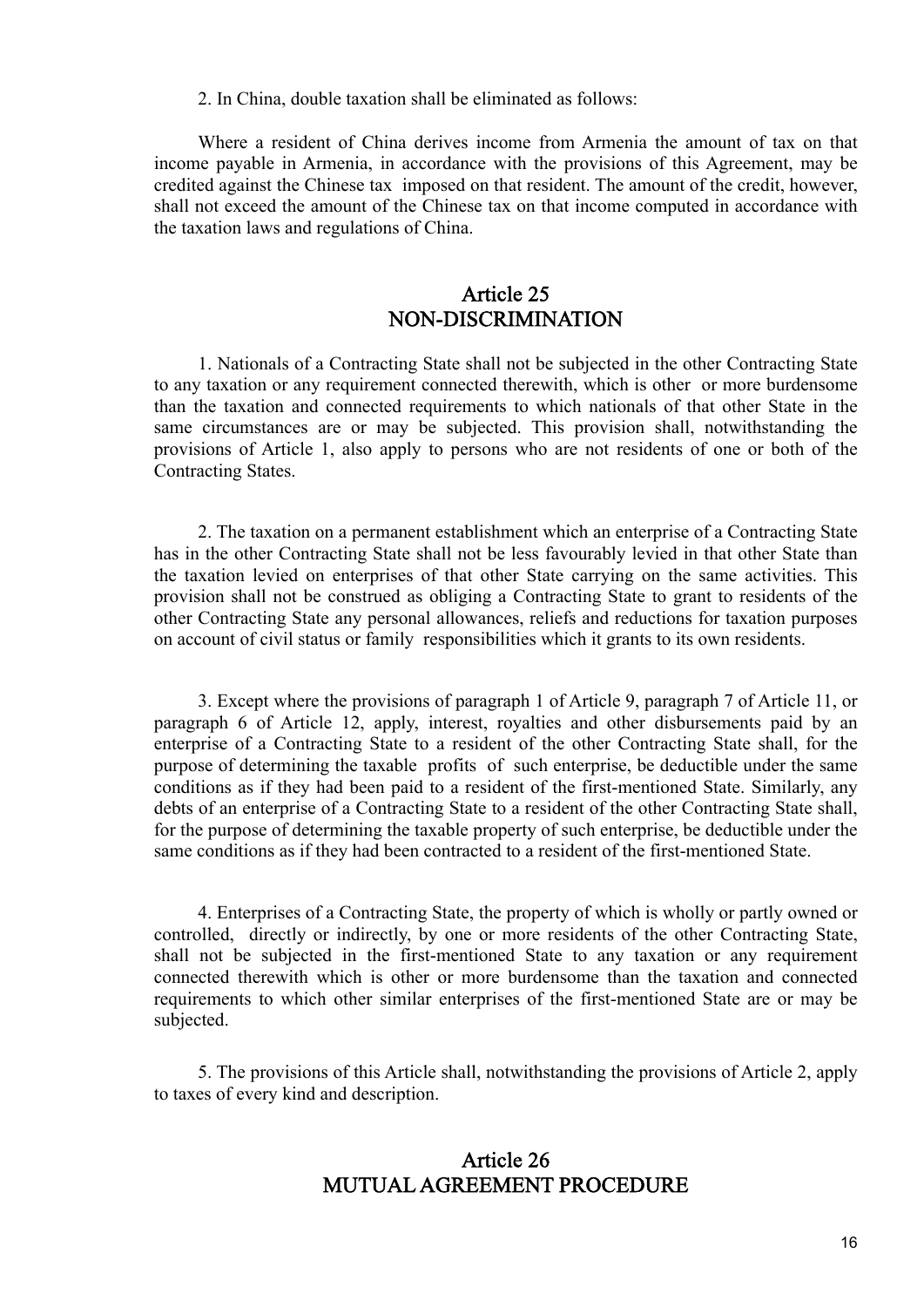1. Where a person considers that the actions of one or both of the Contracting States result or will result for him in taxation not in accordance with the provisions of this Agreement, he may, irrespective of the remedies provided by the domestic law of those States, present his case to the competent authority of the Contracting State of which he is a resident or, if his case comes under paragraph 1 of Article 25, to that of the Contracting State of which he is a national. The case must be presented within three years from the first notification of the action resulting in taxation not in accordance with the provisions of the Agreement.

2. The competent authority shall endeavour, if the objection appears to it to be justified and if it is not itself able to arrive at a satisfactory solution, to resolve the case by mutual agreement with the competent authority of the other Contracting State, with a view to the avoidance of taxation which is not in accordance with this Agreement. Any agreement reached shall be implemented notwithstanding any time limits in the domestic law of the Contracting States.

3. The competent authorities of the Contracting States shall endeavour to resolve by mutual agreement any difficulties or doubts arising as to the interpretation or application of the Agreement. They may also consult together for the elimination of double taxation in cases not provided for in the Agreement.

4. The competent authorities of the Contracting States may communicate with each other directly for the purpose of reaching an agreement in the sense of paragraphs 2 and 3. When it seems advisable for reaching agreement, representatives of the competent authorities of the Contracting States may meet together for an oral exchange of opinions.

# Article 27 EXCHANGE OF INFORMATION

1. The competent authorities of the Contracting States shall exchange such information as is necessary for carrying out the provisions of this Agreement or of the domestic laws of the Contracting States concerning taxes covered by the Agreement, insofar as the taxation thereunder is not contrary to the Agreement, in particular for the prevention of evasion of such taxes. The exchange of information is not restricted by Article 1. Any information received by a Contracting State shall be treated as secret and shall be disclosed only to persons or authorities (including courts and administrative bodies) involved in the assessment or collection of, the enforcement or prosecution in respect of, or the determination of appeals in relation to, the taxes covered by the Agreement. Such persons or authorities shall use the information only for such purposes. They may disclose the information in public court proceedings or in judicial decisions.

2. In no case shall the provisions of paragraph 1 be construed so as to impose on a Contracting State the obligation:

- a) to carry out administrative measures at variance with the laws and administrative practice of that or of the other Contracting State;
- b) to supply information which is not obtainable under the laws or in the normal course of the administration of that or of the other Contracting State;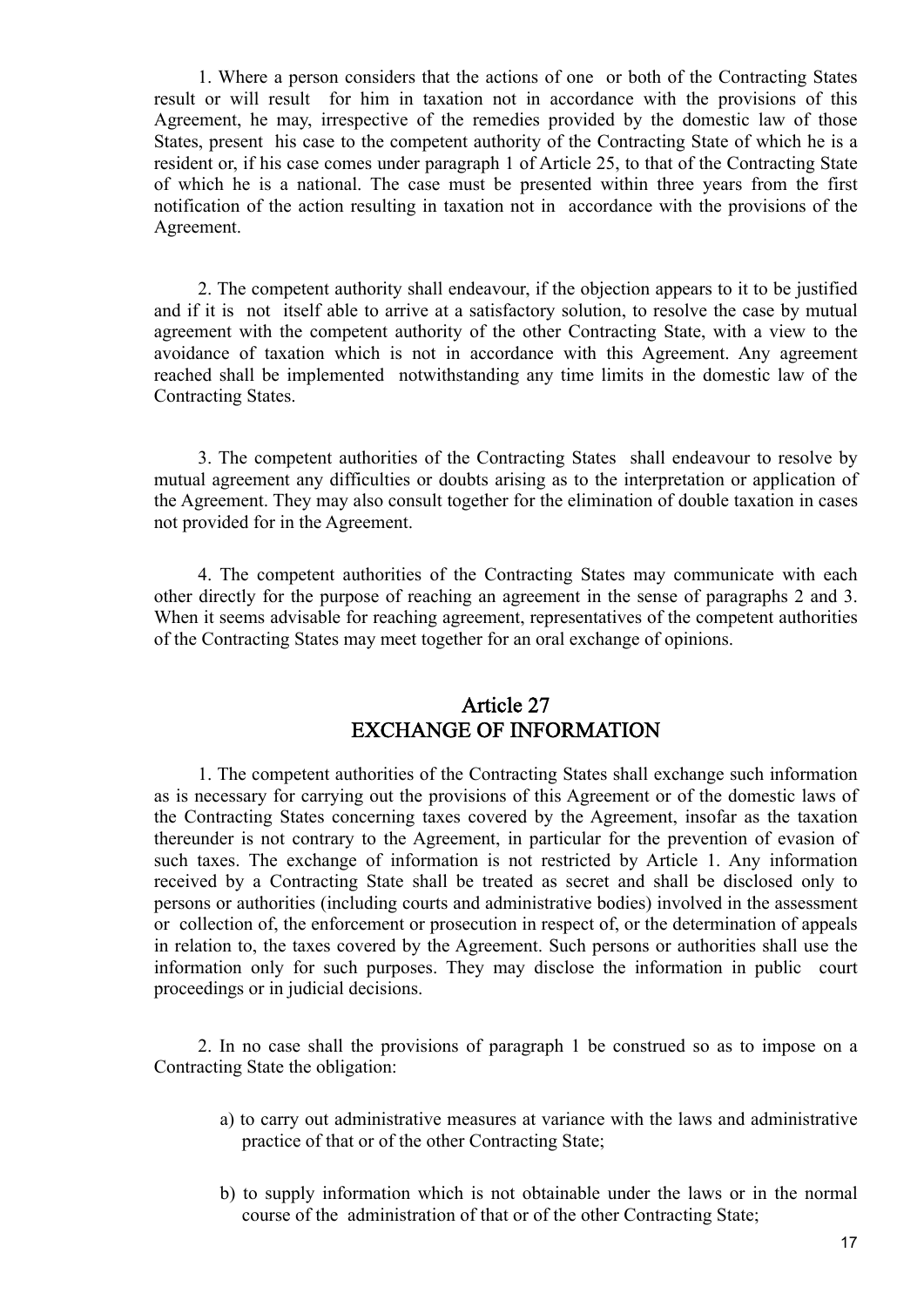c) to supply information which would disclose any trade, business, industrial, commercial or professional secret or trade process, or information, the disclosure of which would be contrary to public policy (ordre public).

#### Article 28 MEMBERS OF DIPLOMATIC MISSIONS AND CONSULAR POSTS

Nothing in this Agreement shall affect the fiscal privileges of members of diplomatic missions or consular posts under the general rules of international law or under the provisions of special agreements.

# Article 29 ENTRY INTO FORCE

This Agreement shall enter into force on the thirtieth day after the date on which diplomatic notes indicating the completion of internal legal procedures necessary in each country for the entry into force of this Agreement have been exchanged. This Agreement shall have effect:

- a) in respect of taxes withheld at source, to income derived on or after 1 January in the calendar year next following that in which the Agreement enters into force;
- b) in respect of other taxes, to taxes chargeable for any taxable year beginning on or after 1 January in the calendar year next following that in which the Agreement enters into force.

# Article 30 **TERMINATION**

This Agreement shall continue in effect indefinitely but either of the Contracting States may, on or before the thirtieth day of June in any calendar year beginning after the expiration of a period of five years from the date of its entry into force, give written notice of termination to the other Contracting State through the diplomatic channels. In such event this Agreement shall cease to have effect:

- a) in respect of taxes withheld at source, to income derived on or after 1 January in the calendar year next following that in which the notice of termination is given;
- b) in respect of other taxes, to taxes chargeable for any taxable year beginning on or after 1 January in the calendar year next following that in which the notice of termination is given.

IN WITNESS whereof the undersigned, duly authorized thereto, have signed this Agreement.